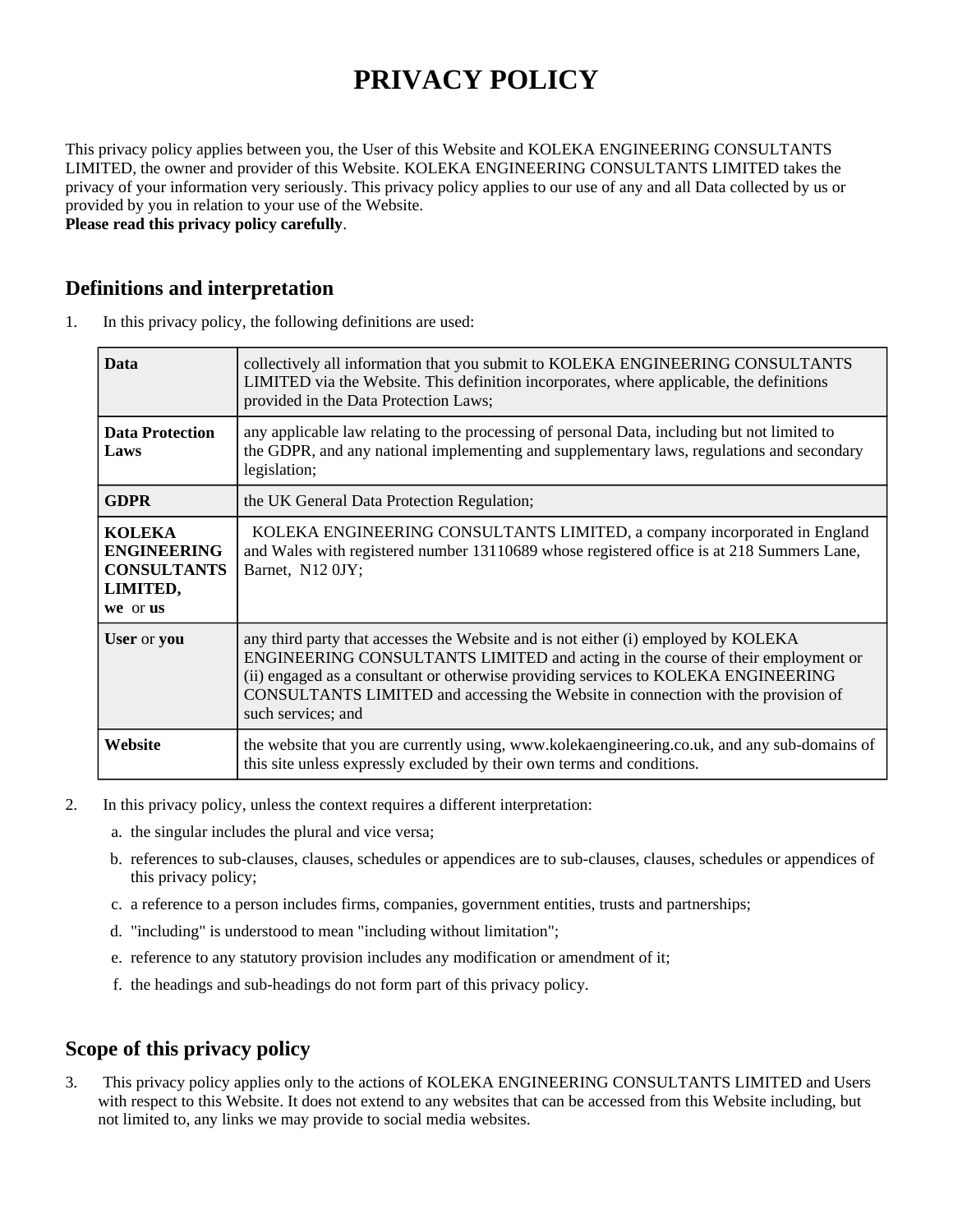4. For purposes of the applicable Data Protection Laws, KOLEKA ENGINEERING CONSULTANTS LIMITED is the "data controller". This means that KOLEKA ENGINEERING CONSULTANTS LIMITED determines the purposes for which, and the manner in which, your Data is processed.

## **Data collected**

- 5. We may collect the following Data, which includes personal Data, from you:
	- a. name;
	- b. contact Information such as email addresses and telephone numbers;

in each case, in accordance with this privacy policy.

## **How we collect Data**

- 6. We collect Data in the following ways:
	- a. data is given to us by you ; and
	- b. data is collected automatically.

#### **Data that is given to us by you**

- 7. KOLEKA ENGINEERING CONSULTANTS LIMITED will collect your Data in a number of ways, for example:
	- a. when you contact us through the Website, by telephone, post, e-mail or through any other means;
	- b. when you complete surveys that we use for research purposes (although you are not obliged to respond to them);

in each case, in accordance with this privacy policy.

#### **Data that is collected automatically**

- 8. To the extent that you access the Website, we will collect your Data automatically, for example:
	- a. we automatically collect some information about your visit to the Website. This information helps us to make improvements to Website content and navigation, and includes your IP address, the date, times and frequency with which you access the Website and the way you use and interact with its content.

#### **Our use of Data**

- 9. Any or all of the above Data may be required by us from time to time in order to provide you with the best possible service and experience when using our Website. Specifically, Data may be used by us for the following reasons:
	- a. internal record keeping;
	- b. transmission by email of marketing materials that may be of interest to you;

in each case, in accordance with this privacy policy.

- 10. We may use your Data for the above purposes if we deem it necessary to do so for our legitimate interests. If you are not satisfied with this, you have the right to object in certain circumstances (see the section headed "Your rights" below).
- 11. For the delivery of direct marketing to you via e-mail, we'll need your consent, whether via an opt-in or soft-opt-in:
	- a. soft opt-in consent is a specific type of consent which applies when you have previously engaged with us (for example, you contact us to ask us for more details about a particular product/service, and we are marketing similar products/services). Under "soft opt-in" consent, we will take your consent as given unless you opt-out.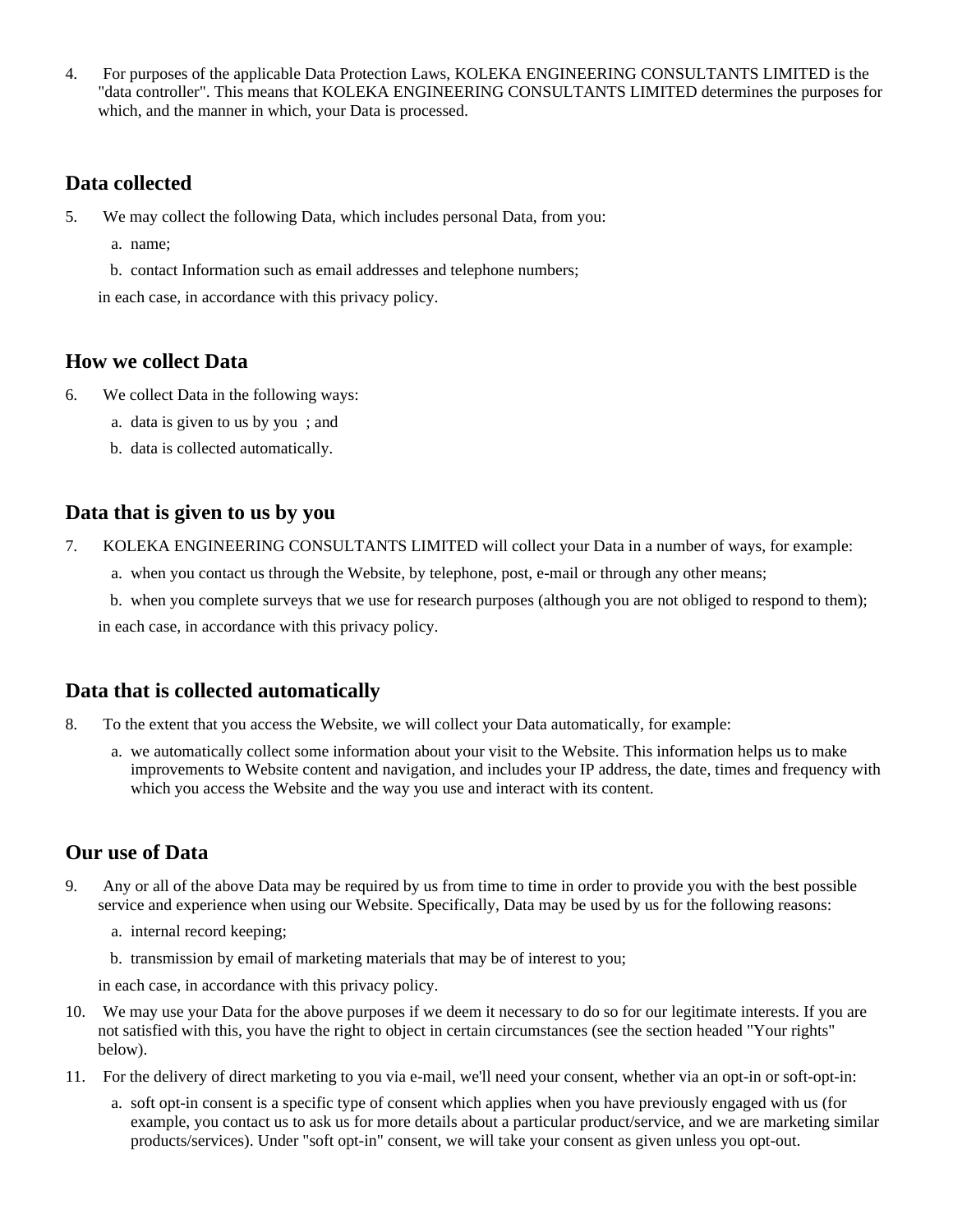- b. for other types of e-marketing, we are required to obtain your explicit consent; that is, you need to take positive and affirmative action when consenting by, for example, checking a tick box that we'll provide.
- c. if you are not satisfied about our approach to marketing, you have the right to withdraw consent at any time. To find out how to withdraw your consent, see the section headed "Your rights" below.

### **Who we share Data with**

- 12. We may share your Data with the following groups of people for the following reasons:
	- a. our employees, agents and/or professional advisors To carry out the services asked of us and to obtain advice from professional advisors.;

in each case, in accordance with this privacy policy.

## **Keeping Data secure**

- 13. We will use technical and organisational measures to safeguard your Data, for example:
	- a. access to your account is controlled by a password and a user name that is unique to you.
	- b. we store your Data on secure servers.
- 14. Technical and organisational measures include measures to deal with any suspected data breach. If you suspect any misuse or loss or unauthorised access to your Data, please let us know immediately by contacting us via this e-mail address: info@kolekaengineering.co.uk.
- 15. If you want detailed information from Get Safe Online on how to protect your information and your computers and devices against fraud, identity theft, viruses and many other online problems, please visit www.getsafeonline.org. Get Safe Online is supported by HM Government and leading businesses.

#### **Data retention**

- 16. Unless a longer retention period is required or permitted by law, we will only hold your Data on our systems for the period necessary to fulfil the purposes outlined in this privacy policy or until you request that the Data be deleted.
- 17. Even if we delete your Data, it may persist on backup or archival media for legal, tax or regulatory purposes.

# **Your rights**

- 18. You have the following rights in relation to your Data:
	- a. **Right to access** the right to request (i) copies of the information we hold about you at any time, or (ii) that we modify, update or delete such information. If we provide you with access to the information we hold about you, we will not charge you for this, unless your request is "manifestly unfounded or excessive." Where we are legally permitted to do so, we may refuse your request. If we refuse your request, we will tell you the reasons why.
	- b. **Right to correct** the right to have your Data rectified if it is inaccurate or incomplete.
	- c. **Right to erase** the right to request that we delete or remove your Data from our systems.
	- d. **Right to restrict our use of your Data** the right to "block" us from using your Data or limit the way in which we can use it.
	- e. **Right to data portability** the right to request that we move, copy or transfer your Data.
	- f. **Right to object** the right to object to our use of your Data including where we use it for our legitimate interests.
- 19. To make enquiries, exercise any of your rights set out above, or withdraw your consent to the processing of your Data (where consent is our legal basis for processing your Data), please contact us via this e-mail address: info@kolekaengineering.co.uk.